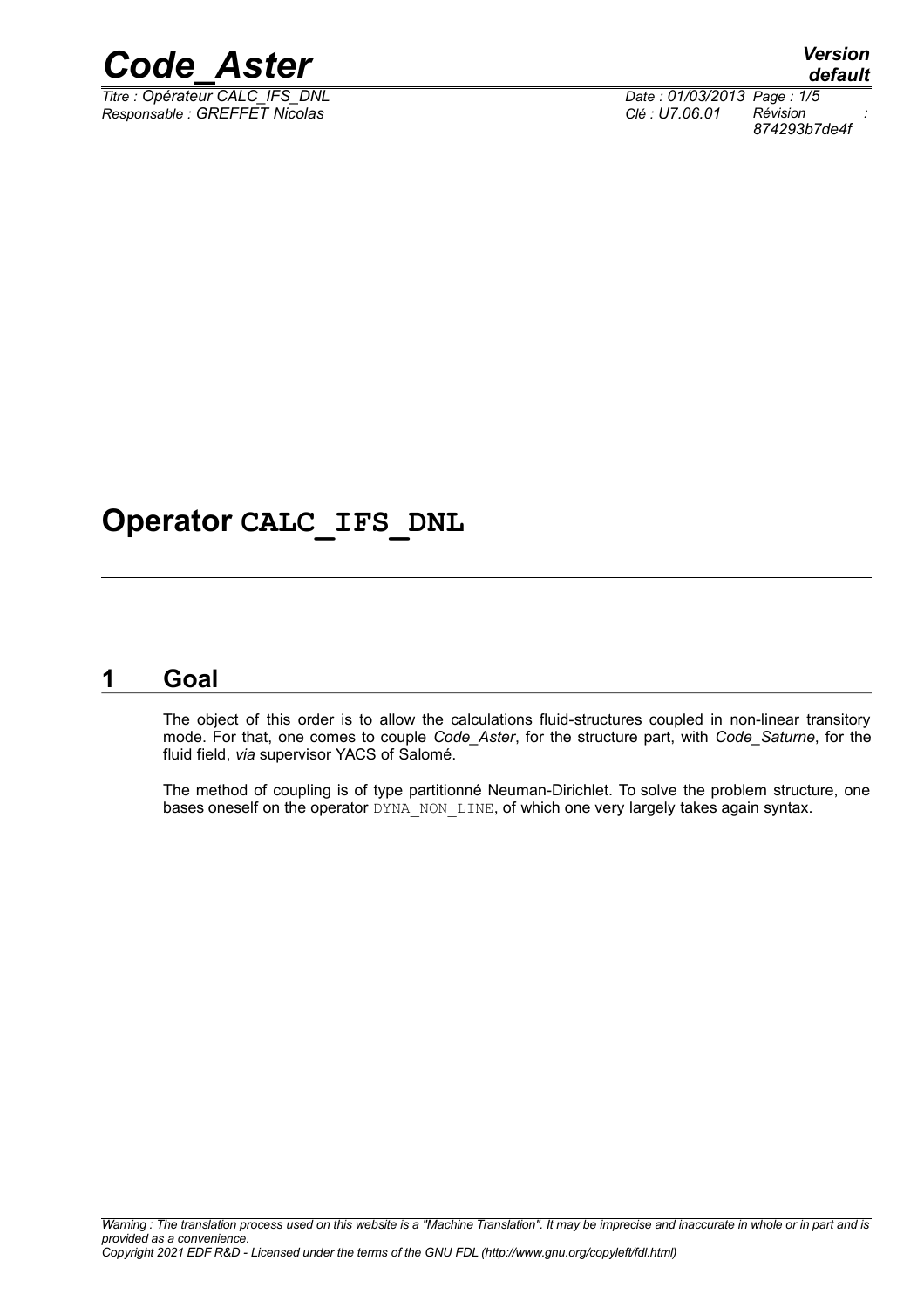*Titre : Opérateur CALC\_IFS\_DNL Date : 01/03/2013 Page : 2/5*

*Responsable : GREFFET Nicolas Clé : U7.06.01 Révision : 874293b7de4f*

### **Contents**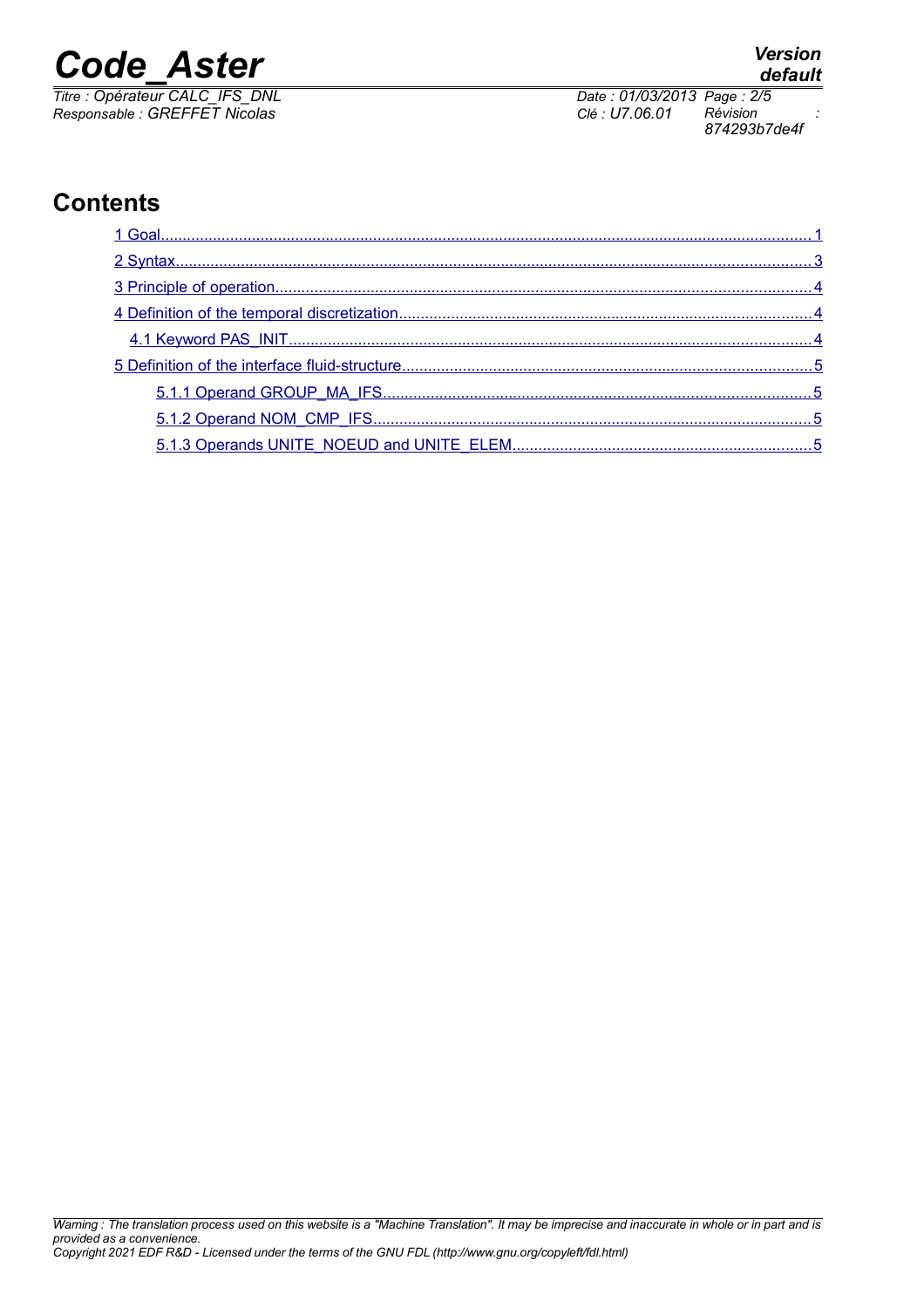*Titre : Opérateur CALC\_IFS\_DNL Date : 01/03/2013 Page : 3/5 Responsable : GREFFET Nicolas Clé : U7.06.01 Révision :*

*Warning : The translation process used on this website is a "Machine Translation". It may be imprecise and inaccurate in whole or in part and is provided as a convenience. Copyright 2021 EDF R&D - Licensed under the terms of the GNU FDL (http://www.gnu.org/copyleft/fdl.html)*

## **2 Syntax**

#### <span id="page-2-0"></span>Syntax specific to the YEWS:

| PAS INIT<br>GROUP MA IFS<br>NOM CMP IFS<br>UNITE NOEUD<br>UNITE ELEM | pdtinit<br>lgrmaifs,<br>lcompifs,<br>/ ulnoeud,<br>81,<br>ulelem, | [R]<br>[l gr maille]<br>$[1$ Kn]<br>[DEFECT]<br>ובו |
|----------------------------------------------------------------------|-------------------------------------------------------------------|-----------------------------------------------------|
|                                                                      | 82.                                                               | [DEFECT]                                            |

**)**

*default*

*874293b7de4f*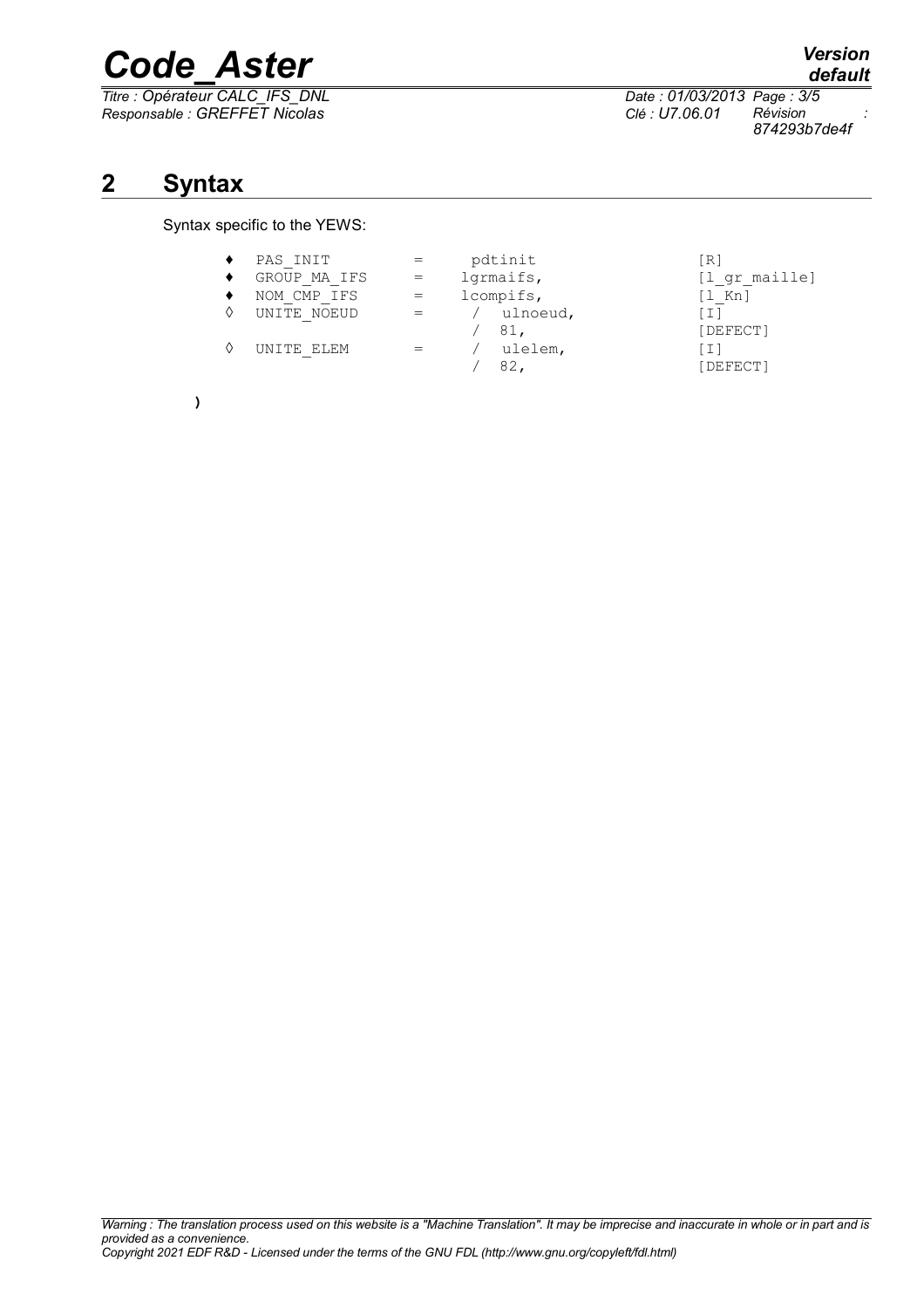*Titre : Opérateur CALC\_IFS\_DNL Date : 01/03/2013 Page : 4/5 Responsable : GREFFET Nicolas Clé : U7.06.01 Révision :*

*874293b7de4f*

### **3 Principle of operation**

<span id="page-3-2"></span>The method of coupling is of type partitionné Neuman-Dirichlet. To solve the problem structure, one bases oneself on the operator DYNA\_NON\_LINE of *Code\_Aster.* The fluid field will be solved with *Code* Saturne. The grids with the interface not being obligatorily in conformity, it is necessary to use an operator of projection of fields: one has chooses to use PROJ CHAMP. Who will manage all the stages of projection (*Code\_Saturne* will have thus no projection to make in-house).

One can summarize the algorithm of coupling as follows:

with each step of time, *Code\_Aster* send displacement and speed calculated to *Code\_Saturne* , which from of deduced a deformation from the fluid grid and solves the fluid problem top (of description ALE). The efforts fluid with the walls are then sent towards *Code\_Aster* who can then solve the new problem structure on a step.

In this simple form the algorithm is explicit and that imposes a step of small enough time for reasons of conditional stability [R5.05.05]. In practice it is not inevitably very penalizing because the resolution of the fluid problem often claims a step of rather small time.

It is possible to define a implicitée version of the method of coupling. It is enough, at each step of time to introduce an iterative process of type not fixes. That makes it possible to use a step of larger time, but with a overcost of calculation related to the iterations of fixed point.

All the data exchanged (they are scalar or vectorial) between the two computer codes pass by calls YACS. The use of the coupling YEWS thus passes obligatorily through Salomé who will control the two codes: *Code\_Aster* and *Code\_Saturne*. One cannot thus carry out this kind of calculation by classically using the interfaces of launching of *Code\_Aster* : astk or as\_run.

This documentation is restricted to describe the use with the direction *Code\_Aster* only.

The resolution of the structure part is done thanks to the operator  $DYNA$ , NON, LINE, which explains why the syntax of CALC IFS DNL maybe in very great identical part. One thus re-examines with U4.53.01 documentation for all the keyword commun runs with DYNA\_NON\_LINE.

The only differences in syntax, which are detailed in this documentation, are related to:

- the management of time: the keyword factor is not used INCREMENT, because piloting in time is managed by the coupler itself
- the definition of the characteristics of the interface fluid-structure.

<span id="page-3-1"></span>CALC IFS DNL product a concept of the type evol noli usual.

### **4 Definition of the temporal discretization**

Piloting in time is in fact off-set out of *Code\_Aster*. More precisely, the coupler will evaluate at every moment calculation the current step and will provide it to the two codes which are *Code\_Aster* and *Code\_Saturne*. In practice, each one of these codes provides only one step of initial time which makes it possible the coupler to evaluate the first step of time.

In the same way, information of initial time and final time of study are defined in the level of the coupler itself and not in the command file.

<span id="page-3-0"></span>*Code\_Aster* will recover all this information (initial moment, final moment, not running) *via* YACS.

#### **4.1 Keyword PAS\_INIT**

The step of initial time for the coupling YEWS defines, within the meaning of the step of relevant time for calculation structure alone. *Code\_Saturne* in the same way its own step of initial time defines and the coupler then will return to the two codes the step of initial time which will be really used for the coupled resolution. In practice, this step of coupled time will be the minimum of the two steps of time coming from the codes, in order to observe and quality the stability conditions of the solution on each of the two fields.